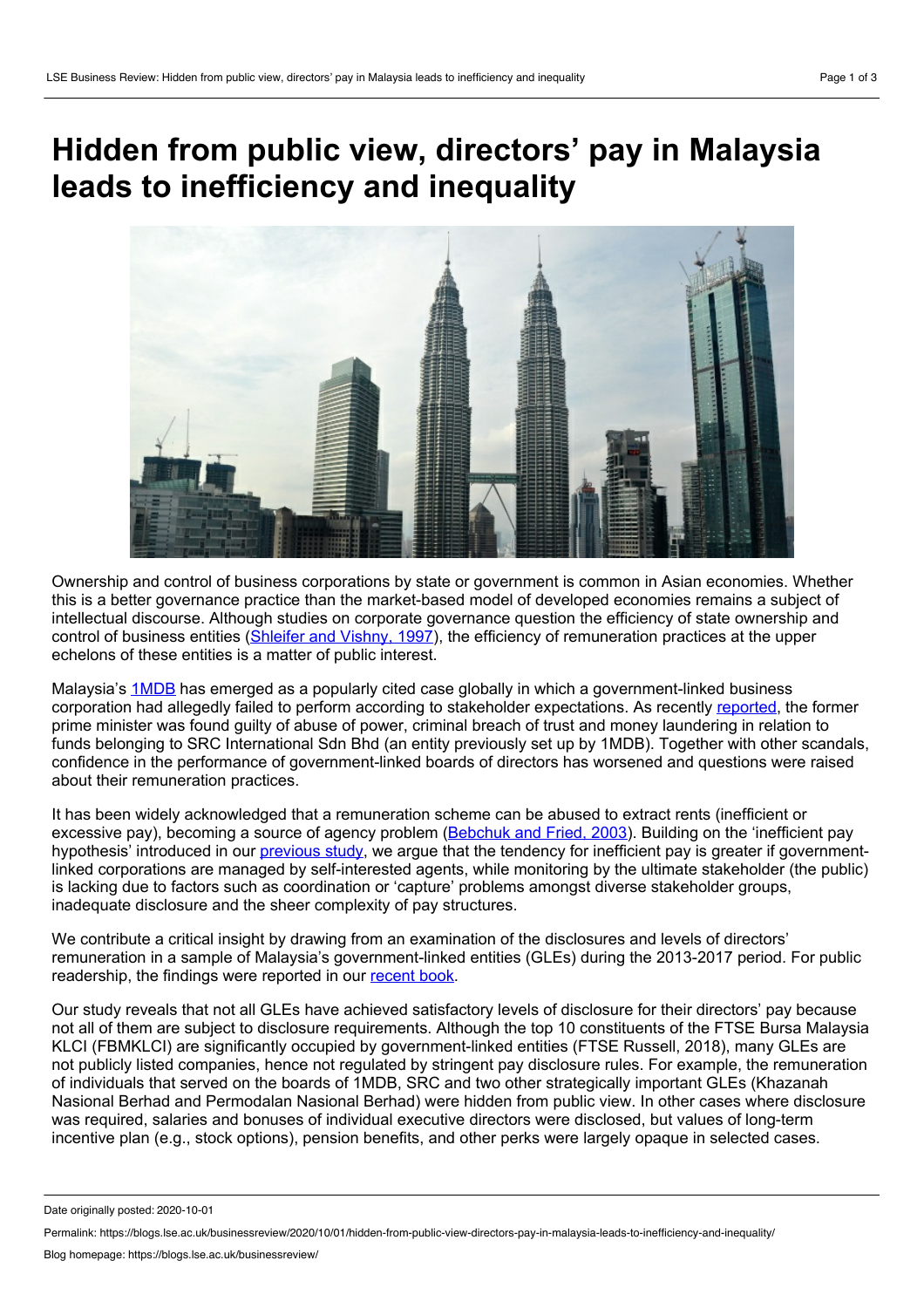In terms of stock options, we illustrated a case where profits that were cashed out from exercising the options as well as the subsequent units sold were not disclosed, and the value of options held (unexercised) during the year was also hidden. By implication, the monetary value of this pay component is unknown. Information, at best, was either not disclosed in easy-to-access format or was incomprehensible to the public at large. Inadequate disclosure means that the total fair value of the pay package for the executive director in question is hidden from public view.

Non-disclosure or inadequate disclosure of information has somewhat constrained public activism and scrutiny over directors' pay in GLEs. To our knowledge, our research in [collaboration](https://www.nst.com.my/news/nation/2019/10/530864/cap-more-transparency-needed-salaries-gle-directors) with the Consumers Association of Penang (CAP) stands out as a visible public spirited stakeholder activism in this area so far, which requires some technical knowledge on complex remuneration components. Our proposal for rigorous pay disclosure regulation stands, even though the previous [government's](https://www.freemalaysiatoday.com/category/nation/2019/07/15/salary-guideline-for-glc-bosses-by-year-end/) plan to issue a guideline on directors' pay by the end of last year has not materialised.

Following the change in government early this year, directors' pay is under renewed scrutiny together with the public outcry against several appointments of Members of Parliament (MPs) to the helms of government-linked entities. Concern was raised whether such appointments were actually associated with high salaries and allowances. This issue was debated in [Parliament](https://www.theedgemarkets.com/article/tajuddin-mahdzir-deny-receiving-high-salaries-allowances-glc-chairmen) recently. We argue that greater disclosure will enlighten the public and inspire more informed debate and activism for policy implications in the public interest.

Based on a sample of limited disclosure, we find that the average individual pay disclosed for 49 GLE executive directors (including CEOs) had approximately increased from RM3.401 million in 2013 to RM3.701 million in 2017. Each executive took home an average of RM283,417 and RM308,417 monthly in 2013 and 2017, respectively. Although this figure may still be underestimated (i.e., due to inadequate or non-disclosure items), it is certainly not a 'humble' amount to begin with for these elites. Given a statutory minimum monthly wage, the average pay of government-linked entities' executive directors is more than 300 times the minimum wage of employees. This is shown in Table 1.

## **Table 1. Top-bottom pay gap**

| 2013                     | 2017      |
|--------------------------|-----------|
|                          |           |
| 3,401,000                | 3,701,000 |
| 283,417                  | 308,417   |
| Employees' minimum wages |           |
| 900                      | 1,000     |
| 315:1                    | 308:1     |
|                          |           |

Taking the UK as a simple comparison, the pay gap between CEOs of FTSE 100 companies and their employees was not as wide, albeit not immune from scrutiny (Chartered Institute of Personnel and [Development,](https://www.cipd.co.uk/knowledge/strategy/reward/executive-pay-ftse-100-2018) 2018). FTSE 100 companies are distinguishable from Malaysia's GLEs as they operate in a more competitive market-based system where stakeholders are relatively sophisticated and facilitated by a rigorous disclosure regulation on directors' remuneration [refer to Section 420(1) of the Companies Act 2006]. As a result, the pay gap between executive directors and employees in the UK are gradually being 'humbled' by market forces as well as [scrutiny](https://www.bbc.com/news/business-42559224) from civil society.

Date originally posted: 2020-10-01

Permalink: https://blogs.lse.ac.uk/businessreview/2020/10/01/hidden-from-public-view-directors-pay-in-malaysia-leads-to-inefficiency-and-inequality/